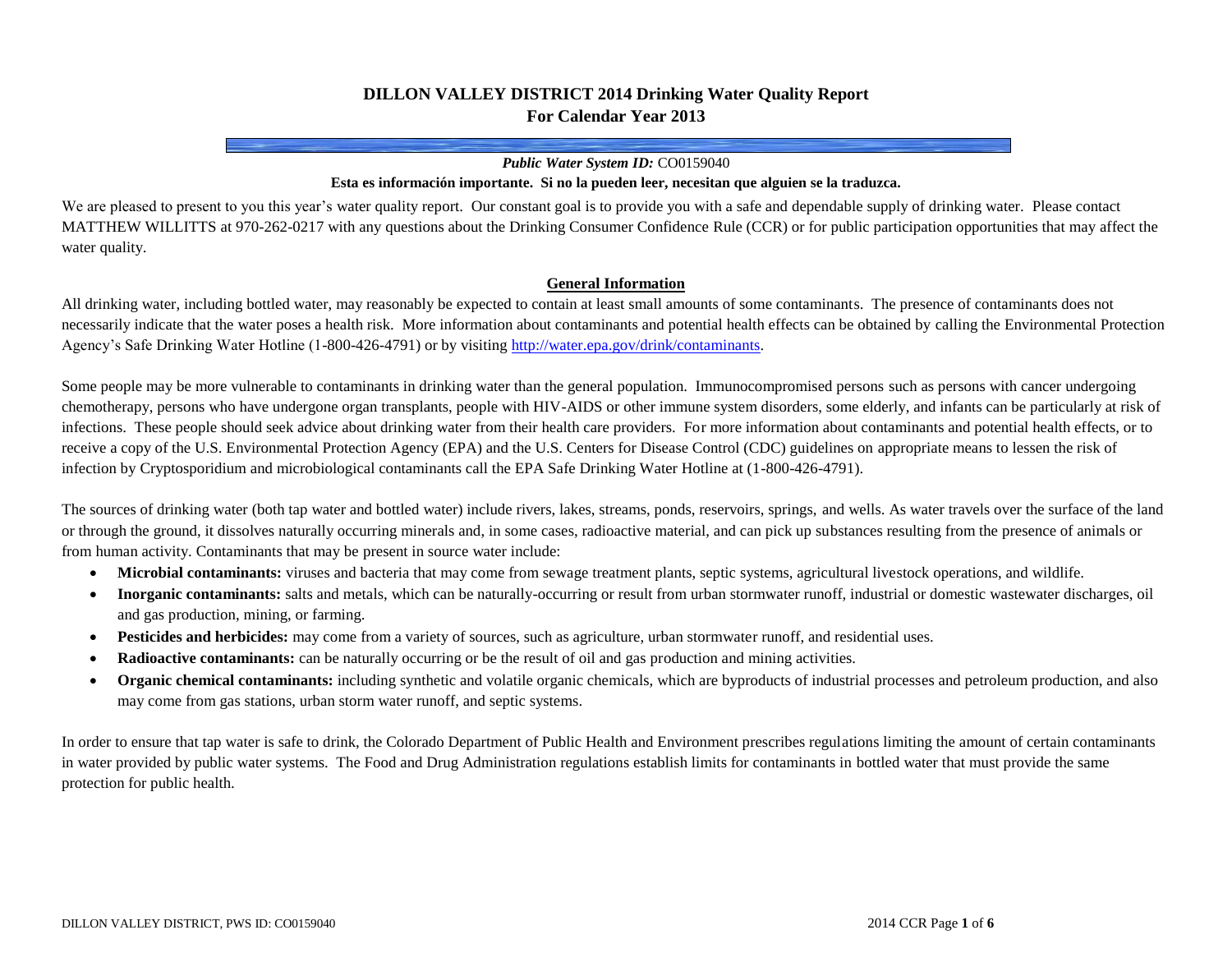### **Lead in Drinking Water**

If present, elevated levels of lead can cause serious health problems (especially for pregnant women and young children). It is possible that lead levels at your home may be higher than other homes in the community as a result of materials used in your home's plumbing. If you are concerned about lead in your water, you may wish to have your water tested. When your water has been sitting for several hours, you can minimize the potential for lead exposure by flushing your tap for 30 seconds to 2 minutes before using water for drinking or cooking. Additional information on lead in drinking water, testing methods, and steps you can take to minimize exposure is available from the Safe Drinking Water Hotline (1-800-426-4791) or a[t http://www.epa.gov/safewater/lead.](http://www.epa.gov/safewater/lead)

#### **Source Water Assessment and Protection (SWAP)**

The Colorado Department of Public Health and Environment has provided us with a Source Water Assessment Report for our water supply. For general information or to obtain a copy of the report please visit [http://wqcdcompliance.com/ccr.](http://wqcdcompliance.com/ccr) The report is located under "Source Water Assessment Reports", and then "Assessment Report by County". Select SUMMIT County and find 159040; DILLON VALLEY DISTRICT or by contacting MATTHEW WILLITTS at 970-262-0217. The Source Water Assessment Report provides a screening-level evaluation of potential contamination that *could* occur. It *does not* mean that the contamination *has or will* occur. We can use this information to evaluate the need to improve our current water treatment capabilities and prepare for future contamination threats. This can help us ensure that quality finished water is delivered to your homes. In addition, the source water assessment results provide a starting point for developing a source water protection plan. Potential sources of contamination in our source water area are listed on the next page.

Please contact us to learn more about what you can do to help protect your drinking water sources, any questions about the Drinking Water Consumer Confidence Report, to learn more about our system, or to attend scheduled public meetings. We want you, our valued customers, to be informed about the services we provide and the quality water we deliver to you every day.

### **Our Water Sources**

| <u>Source</u>         | <b>Source Type</b> | <b>Water Type</b> | <b>Potential Source(s) of Contamination</b> |
|-----------------------|--------------------|-------------------|---------------------------------------------|
| <b>LASKY GULCH</b>    | IN                 | <b>SW</b>         |                                             |
| <b>STRAIGHT CREEK</b> | IN                 | <b>SW</b>         |                                             |

## **Terms and Abbreviations**

- **Maximum Contaminant Level (MCL)** − The highest level of a contaminant allowed in drinking water.
- **Treatment Technique (TT)** − A required process intended to reduce the level of a contaminant in drinking water.
- **Action Level (AL)** − The concentration of a contaminant which, if exceeded, triggers treatment and other regulatory requirements.
- **Maximum Residual Disinfectant Level (MRDL)** The highest level of a disinfectant allowed in drinking water. There is convincing evidence that addition of a disinfectant is necessary for control of microbial contaminants.
- Maximum Contaminant Level Goal (MCLG) The level of a contaminant in drinking water below which there is no known or expected risk to health. MCLGs allow for a margin of safety.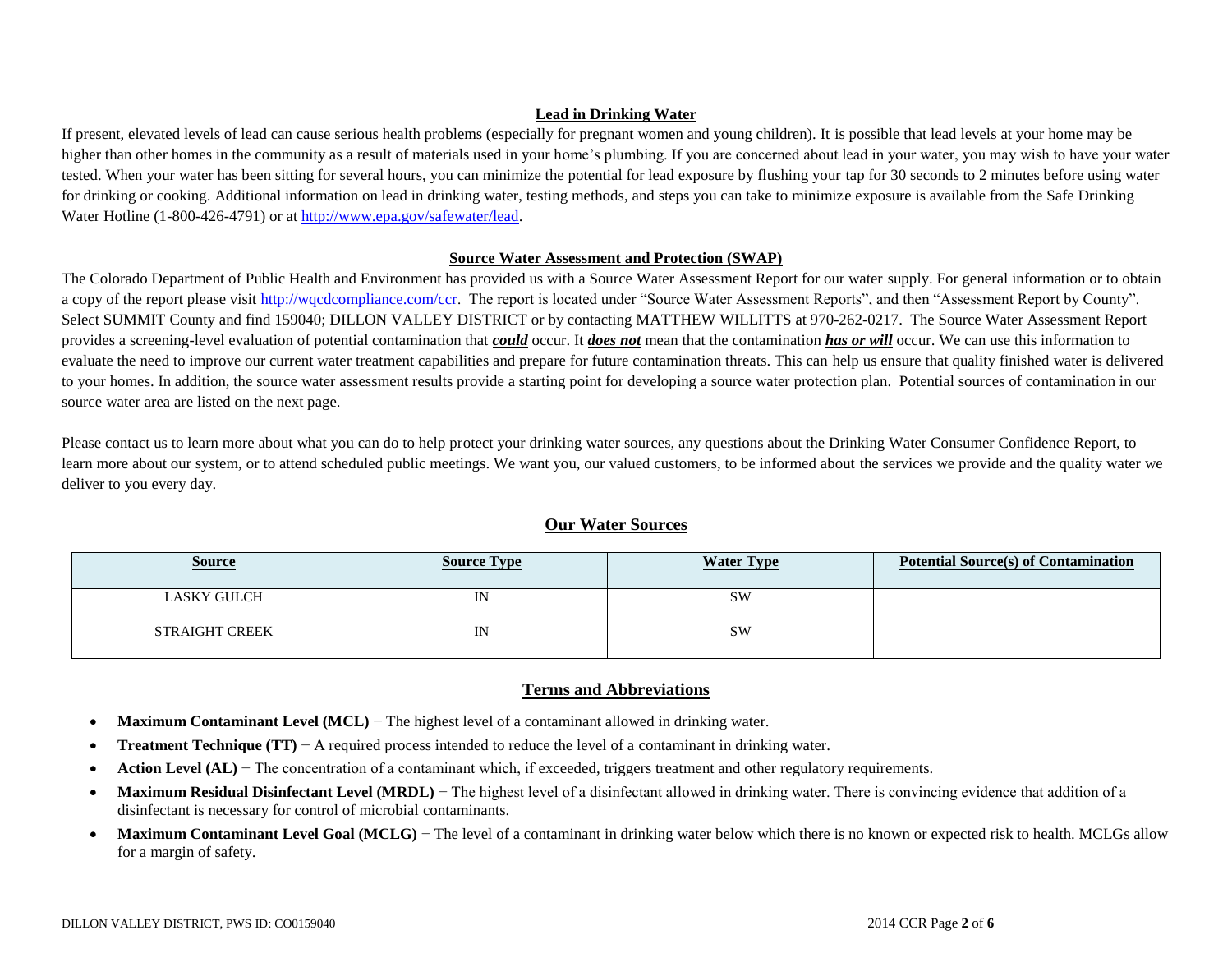- Maximum Residual Disinfectant Level Goal (MRDLG) The level of a drinking water disinfectant, below which there is no known or expected risk to health. MRDLGs do not reflect the benefits of the use of disinfectants to control microbial contaminants.
- **Violation (No Abbreviation)** − Failure to meet a Colorado Primary Drinking Water Regulation.
- **Formal Enforcement Action (No Abbreviation)** − Escalated action taken by the State (due to the risk to public health, or number or severity of violations) to bring a non-compliant water system back into compliance.
- **Variance and Exemptions (V/E)** − Department permission not to meet a MCL or treatment technique under certain conditions.
- **Gross Alpha (No Abbreviation)** − Gross alpha particle activity compliance value. It includes radium-226, but excludes radon 222, and uranium.
- **Picocuries per liter (pCi/L)** − Measure of the radioactivity in water.
- **Nephelometric Turbidity Unit (NTU)** − Measure of the clarity or cloudiness of water. Turbidity in excess of 5 NTU is just noticeable to the typical person.
- **Compliance Value (No Abbreviation)** Single or calculated value used to determine if regulatory contaminant level (e.g. MCL) is met. Examples of calculated values are the 90<sup>th</sup> Percentile, Running Annual Average (RAA) and Locational Running Annual Average (LRAA).
- **Average (x-bar)** − Typical value.
- **• Range (R)** − Lowest value to the highest value.
- **Sample Size (n)** − Number or count of values (i.e. number of water samples collected).
- **Parts per million = Milligrams per liter (ppm = mg/L)** One part per million corresponds to one minute in two years or a single penny in \$10,000.
- **Parts per billion = Micrograms per liter (ppb = ug/L)** One part per billion corresponds to one minute in 2,000 years, or a single penny in \$10,000,000.
- **Parts per trillion = Nanograms per liter (ppt = ng/L)** − One part per trillion corresponds to one minute in 2,000,000 years, or a single penny in \$10,000,000,000.000.
- **Parts per quadrillion = Picograms per liter (ppq = pg/L)** One part per quadrillion corresponds to one minute in 2,000,000,000 years or one penny in \$10,000,000,000,000.
- **Not Applicable (N/A)** Does not apply or not available.

## **Detected Contaminants**

DILLON VALLEY DISTRICT routinely monitors for contaminants in your drinking water according to Federal and State laws. The following table(s) show all detections found in the period of January 1 to December 31, 2013 unless otherwise noted. The State of Colorado requires us to monitor for certain contaminants less than once per year because the concentrations of these contaminants are not expected to vary significantly from year to year, or the system is not considered vulnerable to this type of contamination. Therefore, some of our data, though representative, may be more than one year old. Violations and Formal Enforcement Actions, if any, are reported in the next section of this report.

Note: Only detected contaminants sampled within the last 5 years appear in this report. If no tables appear in this section then no contaminants were detected in the last round of monitoring.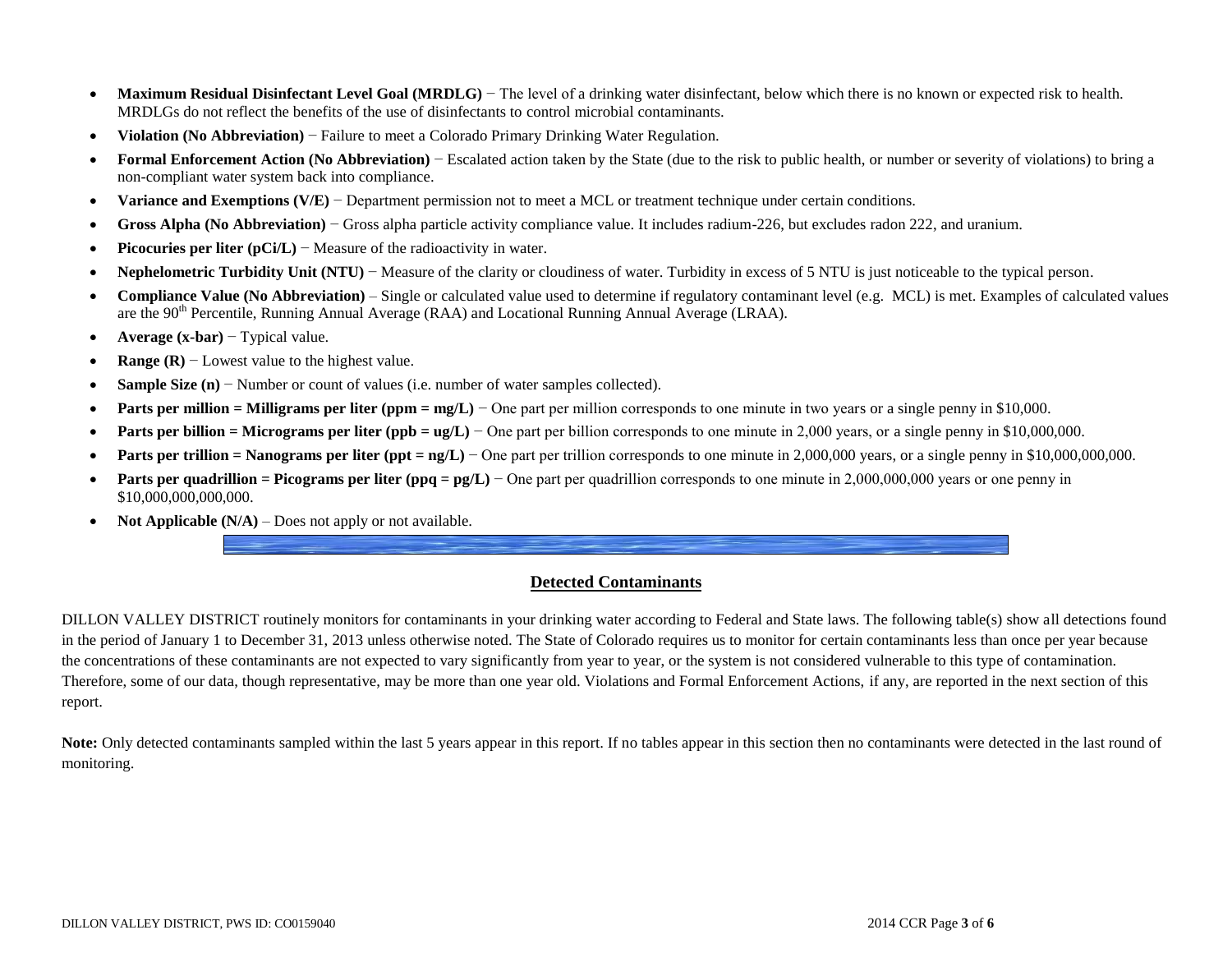| Lead and Copper Sampled in the Distribution System |                               |                                          |                              |                           |                                      |                                                  |                                              |                                                                            |  |  |  |
|----------------------------------------------------|-------------------------------|------------------------------------------|------------------------------|---------------------------|--------------------------------------|--------------------------------------------------|----------------------------------------------|----------------------------------------------------------------------------|--|--|--|
| <b>Contaminant Name</b>                            | <b>Time Period</b>            | $\overline{90}$ <sup>th</sup> Percentile | <b>Sample</b><br><b>Size</b> | Unit of<br><b>Measure</b> | 90 <sup>th</sup><br>Percentile<br>AL | <b>Sample</b><br><b>Sites</b><br><b>Above AL</b> | $90th$ Percentile<br>AL<br><b>Exceedance</b> | <b>Typical Sources</b>                                                     |  |  |  |
| Copper                                             | $08/14/2013$ to<br>08/27/2013 | 0.01                                     | 10                           | ppm                       | 1.3                                  |                                                  | N <sub>0</sub>                               | Corrosion of household<br>plumbing systems; Erosion of<br>natural deposits |  |  |  |
| Lead                                               | $08/14/2013$ to<br>08/27/2013 | 2.5                                      | 10                           | ppb                       | 15                                   |                                                  | N <sub>0</sub>                               | Corrosion of household<br>plumbing systems; Erosion of<br>natural deposits |  |  |  |

| Disinfection Byproducts Sampled in the Distribution System |      |         |              |               |                |            |             |                   |                  |                        |  |  |
|------------------------------------------------------------|------|---------|--------------|---------------|----------------|------------|-------------|-------------------|------------------|------------------------|--|--|
| <b>Name</b>                                                | Year | Average | Range        | <b>Sample</b> | Unit of        | <b>MCL</b> | <b>MCLG</b> | <b>Highest</b>    | <b>MCL</b>       | <b>Typical Sources</b> |  |  |
|                                                            |      |         | $Low - High$ | <b>Size</b>   | <b>Measure</b> |            |             | <b>Compliance</b> | <b>Violation</b> |                        |  |  |
|                                                            |      |         |              |               |                |            |             | <b>Value</b>      |                  |                        |  |  |
|                                                            |      |         |              |               |                |            |             |                   |                  |                        |  |  |
| <b>Total Haloacetic Acids</b>                              | 2013 | 26.1    | 26.1 to 26.1 |               | ppb            | 60         | N/A         |                   | N <sub>0</sub>   | Byproduct of drinking  |  |  |
| (HAA5)                                                     |      |         |              |               |                |            |             |                   |                  | water disinfection     |  |  |
|                                                            |      |         |              |               |                |            |             |                   |                  |                        |  |  |
| <b>Total Trihalomethanes</b>                               | 2013 | 32.1    | 32.1 to 32.1 |               | ppb            | 80         | N/A         |                   | N <sub>0</sub>   | Byproduct of drinking  |  |  |
| (TTHM)                                                     |      |         |              |               |                |            |             |                   |                  | water disinfection     |  |  |
|                                                            |      |         |              |               |                |            |             |                   |                  |                        |  |  |

| <b>Total Organic Carbon (Disinfection Byproducts Precursor) Removal Ratio of Raw and Finished Water</b> |      |         |                       |                              |                           |                            |                     |                                      |  |  |
|---------------------------------------------------------------------------------------------------------|------|---------|-----------------------|------------------------------|---------------------------|----------------------------|---------------------|--------------------------------------|--|--|
| <b>Contaminant Name</b>                                                                                 | Year | Average | Range<br>$Low - High$ | <b>Sample</b><br><b>Size</b> | Unit of<br><b>Measure</b> | <b>TT Minimum</b><br>Ratio | <b>TT Violation</b> | <b>Typical Sources</b>               |  |  |
| Total Organic Carbon Ratio                                                                              | 2013 |         | $0.74$ to $1.21$      |                              | Ratio                     | 1.00                       | No                  | Naturally present in the environment |  |  |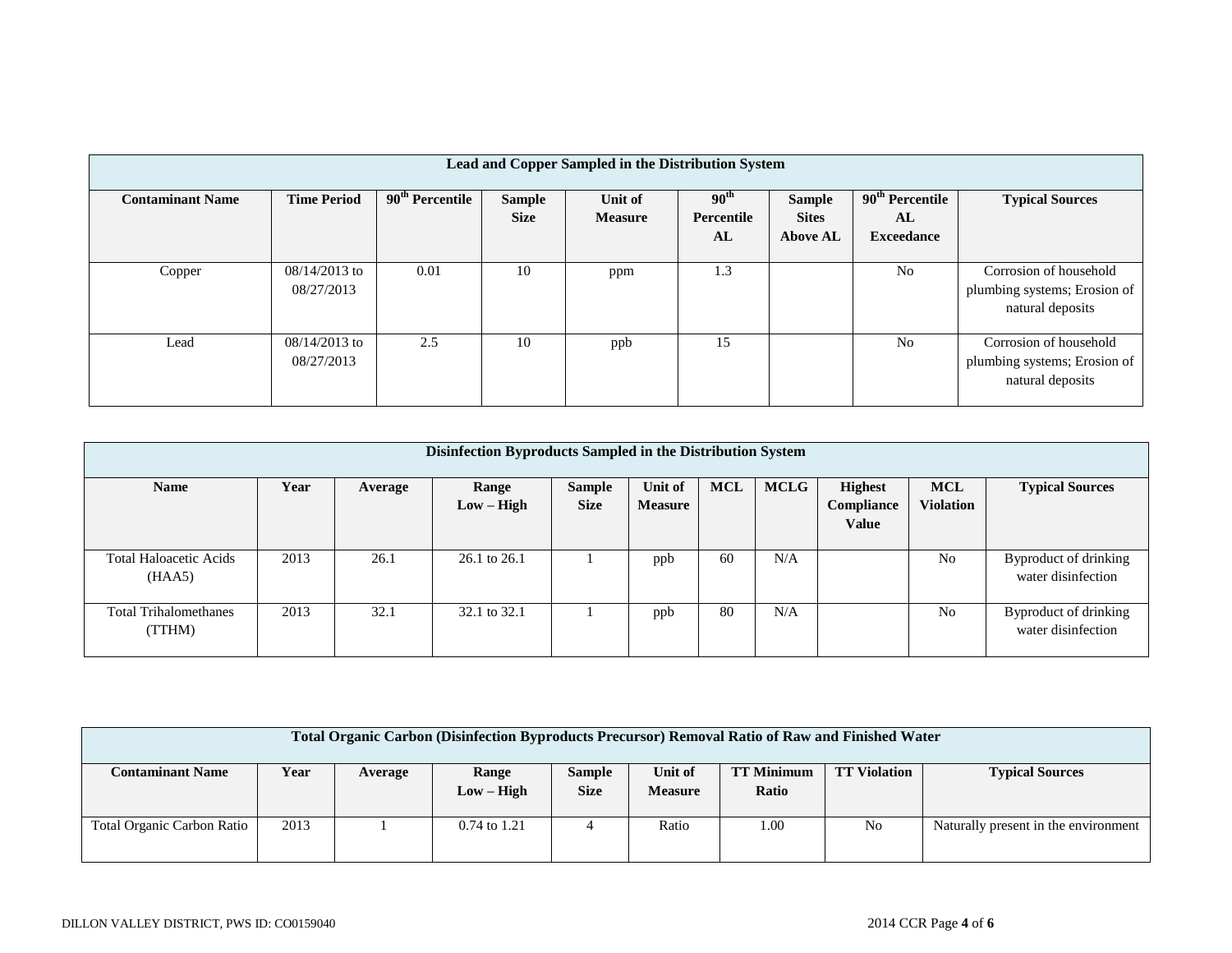|                         | Summary of Turbidity Sampled at the Entry Point to the Distribution System |                                                        |                                       |                  |                |  |  |  |  |  |  |  |
|-------------------------|----------------------------------------------------------------------------|--------------------------------------------------------|---------------------------------------|------------------|----------------|--|--|--|--|--|--|--|
|                         |                                                                            |                                                        |                                       |                  |                |  |  |  |  |  |  |  |
| <b>Contaminant Name</b> | <b>Sample Date</b>                                                         | <b>Level Found</b>                                     | <b>TT Requirement</b>                 | TT               | <b>Typical</b> |  |  |  |  |  |  |  |
|                         |                                                                            |                                                        |                                       | <b>Violation</b> | <b>Sources</b> |  |  |  |  |  |  |  |
|                         |                                                                            |                                                        |                                       |                  |                |  |  |  |  |  |  |  |
| Turbidity               | Date/Month:                                                                | Highest single measurement:                            | Maximum 1 NTU for any single          | N <sub>0</sub>   | Soil Runoff    |  |  |  |  |  |  |  |
|                         | Jun                                                                        | 0.31 NTU                                               | measurement                           |                  |                |  |  |  |  |  |  |  |
|                         |                                                                            |                                                        |                                       |                  |                |  |  |  |  |  |  |  |
|                         |                                                                            |                                                        |                                       |                  |                |  |  |  |  |  |  |  |
| Turbidity               | Month:                                                                     | <b>Lowest monthly percentage of samples meeting TT</b> | In any month, at least 95% of samples | N <sub>0</sub>   | Soil Runoff    |  |  |  |  |  |  |  |
|                         |                                                                            |                                                        |                                       |                  |                |  |  |  |  |  |  |  |
|                         | Dec                                                                        | requirement for our technology: 100 %                  | must be less than 0.3 NTU             |                  |                |  |  |  |  |  |  |  |
|                         |                                                                            |                                                        |                                       |                  |                |  |  |  |  |  |  |  |

| Radionuclides Sampled at the Entry Point to the Distribution System                                                                                  |      |     |                       |             |                |    |          |                  |                             |  |  |
|------------------------------------------------------------------------------------------------------------------------------------------------------|------|-----|-----------------------|-------------|----------------|----|----------|------------------|-----------------------------|--|--|
| <b>MCL</b><br><b>MCLG</b><br>Year<br><b>MCL</b><br>Unit of<br><b>Contaminant Name</b><br>Range<br><b>Sample</b><br><b>Typical Sources</b><br>Average |      |     |                       |             |                |    |          |                  |                             |  |  |
|                                                                                                                                                      |      |     | $Low - High$          | <b>Size</b> | <b>Measure</b> |    |          | <b>Violation</b> |                             |  |  |
|                                                                                                                                                      |      |     |                       |             |                |    |          |                  |                             |  |  |
| Combined Radium                                                                                                                                      | 2011 | 0.2 | $0.2 \text{ to } 0.2$ |             | pCi/L          |    | $\Omega$ | N <sub>0</sub>   | Erosion of natural deposits |  |  |
|                                                                                                                                                      |      |     |                       |             |                |    |          |                  |                             |  |  |
| Combined Uranium                                                                                                                                     | 2011 | 0.9 | $0.9 \text{ to } 0.9$ |             | ppb            | 30 | $\Omega$ | N <sub>0</sub>   | Erosion of natural deposits |  |  |
|                                                                                                                                                      |      |     |                       |             |                |    |          |                  |                             |  |  |

| <b>Inorganic Contaminants Sampled at the Entry Point to the Distribution System</b> |      |         |                         |                              |                           |            |             |                                |                                                                                                       |  |  |  |
|-------------------------------------------------------------------------------------|------|---------|-------------------------|------------------------------|---------------------------|------------|-------------|--------------------------------|-------------------------------------------------------------------------------------------------------|--|--|--|
| <b>Contaminant Name</b>                                                             | Year | Average | Range<br>$Low - High$   | <b>Sample</b><br><b>Size</b> | Unit of<br><b>Measure</b> | <b>MCL</b> | <b>MCLG</b> | <b>MCL</b><br><b>Violation</b> | <b>Typical Sources</b>                                                                                |  |  |  |
| Barium                                                                              | 2013 | 0.04    | $0.04 \text{ to } 0.04$ |                              | ppm                       |            |             | No                             | Discharge of drilling wastes; discharge from<br>metal refineries; erosion of natural deposits         |  |  |  |
| Fluoride                                                                            | 2013 | 0.23    | $0.23$ to $0.23$        |                              | ppm                       |            |             | No                             | Erosion of natural deposits; water additive which<br>promotes strong teeth; discharge from fertilizer |  |  |  |